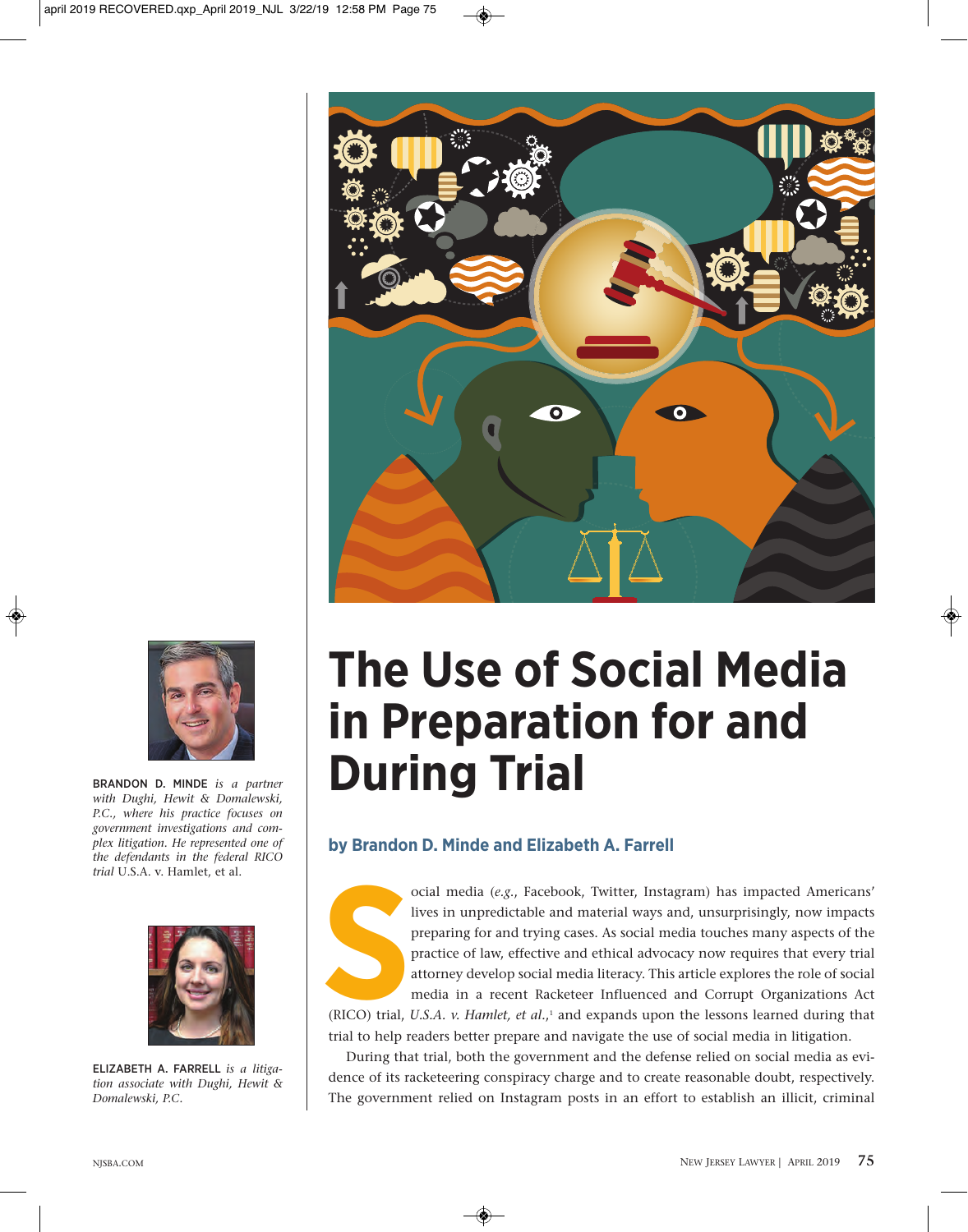enterprise involving dozens of people. Conversely, the defense used them advantageously to highlight defendants pursuing additional educational opportunities and advertising legitimate party-promoting businesses.

A working knowledge of various social media accounts and careful attention to the rules of evidence is required in preparing for any case involving social media. Similar to any medium of resentation."2 They require truthfulness in statements to others, prohibiting lawyers from making a "false statement of material fact…to a third person."3

For represented persons, ethical implications must be considered, given the restriction of communications with represented parties. For example, in a personal injury case, a defense team paralegal 'friended' the plaintiff on Facebook. 'Facebook friends' can typically

issue remains outstanding, as the underlying matter was not resolved due to parallel litigation.

The New York State Bar's Commercial and Federal Litigation Section published *Social Media Ethics Guidelines* in 2015, expressly permitting viewing "the public portion of a person's social media profile or public posts, even if such person is represented by another lawyer."6 New Jersey has not followed suit, but



evidence, evidence housed on social media servers presents three main challenges to attorneys: 1) how it can be obtained; 2) how it can be admitted; and 3) what it can be used for.

#### **Friending to Find?**

The process of obtaining social media evidence must be considered long before trial. New Jersey's Rules of Professional Conduct provide guidance when considering what may constitute overstepping the online line. It is misconduct for a lawyer to "engage in conduct involving dishonesty, fraud, deceit or misrepaccess information unavailable on the public profile. Though the paralegal used her actual name, she did not volunteer her connection to the defendant, resulting in the New Jersey Office of Attorney Ethics issuing a formal complaint to the defense attorneys.4 The Supreme Court noted the newness of the application of ethics to Facebook: "This matter presents a novel ethical issue: whether an attorney can direct someone to 'friend' an adverse, represented party on Facebook and gather information about the person that is not otherwise available to the public."5 The

there is no binding precedent or ethical ruling prohibiting counsel from viewing the public social media profiles of potential witnesses. In *U.S.A. v. Hamlet, et al.*, those public profiles revealed previously unknown relationships between co-defendants and witnesses, as well as potential motives for cooperation.

The next step of friending, or gaining access to the non-public portion of a user's profile, is more complicated. States and bar organizations have begun issuing rulings on social media use. In New York, the ethics rules permit Facebook friending of unrepresented third parties,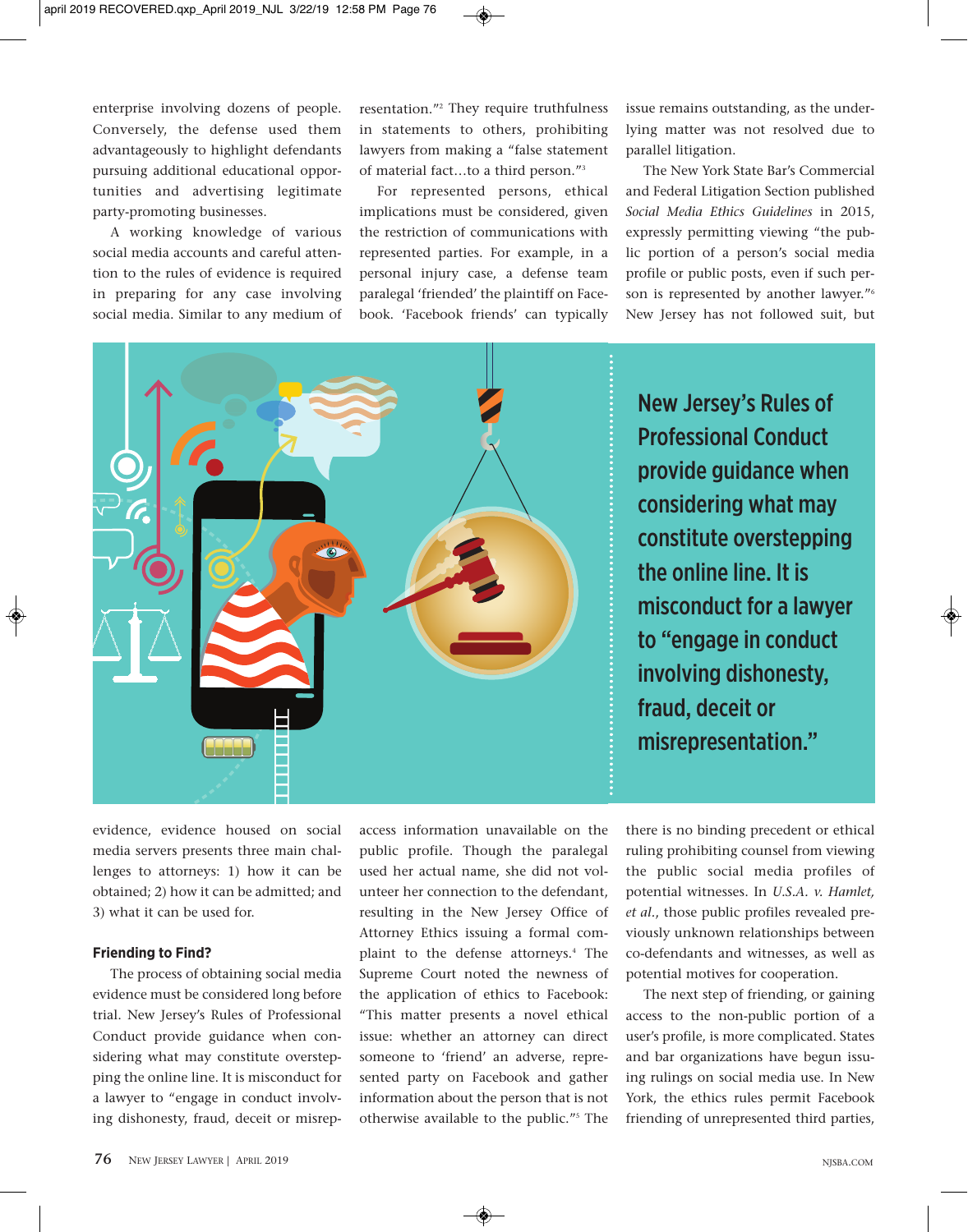if an accurate name is used, even without disclosure of the reason for the request.7 The bar associations of New Hampshire,<sup>8</sup> Massachusetts,<sup>9</sup> San Diego,<sup>10</sup> Philadelphia,<sup>11</sup> and Oregon<sup>12</sup> require disclosure of the reason of the request (*i.e*., in connection with the lawsuit).

It is important to distinguish the ethical obligations of lawyers from those of other professionals. For example, in an unpublished federal decision, a New Jersey district court held these same restrictions do not apply to police utilizing undercover accounts to friend or follow targets of an investigation.<sup>13</sup> Once an attorney obtains information through social media, the next question is how to get it admitted.

### **Getting It Admitted: Authentication and the Role of Denial**

Once at trial, authentication is an initial hurdle to overcome with all evidence, and has the potential to become a major issue with social media. In order for any item to be admitted, there must be "evidence sufficient to support a finding that the matter is what its proponent claims."14 One must especially be prepared when dealing with information obtained online, an arena fraught with concerns of what is real or fake. Even before opening statements, an attorney should have an understanding of whether certain evidence is likely to be admitted at trial. Stipulations, when available, remain an effective way to resolve potential authenticity issues that may arise with social media.

New Jersey treats social media evidence similarly to its less technologically advanced counterparts. While some other jurisdictions require a more scrutinizing standard for admission in order to combat 'manipulation' unique to social media, New Jersey courts have rejected this approach: "The simple fact that a tweet is created on the Internet does not set it apart from other writings."15 Despite the novelty of social

media, traditional rules of authentication apply.<sup>16</sup>

Authentication of social media evidence, like other types of evidence, can be established through direct testimony or by circumstantial evidence sufficient to support a reasonable juror's conclusion that the proffered evidence is what it purports to be. Denial of authorship alone will not prevent the low burden imposed by the authentication rules from being met. Established methods often used to authenticate traditional writings when circumstantial evidence is required, such as the reply letter doctrine and via content known only to the participants, remain applicable to social media evidence.<sup>17</sup>

For example, in *State v. Hannah* a defendant appealed a conviction for assault on the grounds that an incriminating tweet was admitted into evidence despite a failure to authenticate. The defendant was alleged to have thrown a shoe at the victim at a party. Though the Twitter handle, or username, did not suggest any particular owner, the victim testified she recognized it as being the defendant's Twitter account and profile picture. The victim testified the tweet sought to be admitted was part of an exchange of tweets between her and the defendant. The defendant denied authorship, and counsel argued that someone from Twitter was required to authenticate the evidence.

The Appellate Division rejected this argument. First, the court found circumstantial proof given that the writing "divulged intimate knowledge of information one would expect only the person alleged to have been the writer to have."18 While other partygoers certainly could have known of the shoes' involvement in the assault, it is important to keep in mind the low bar for authenticity. Second, it reasoned that under the reply doctrine, a writing may be authenticated by circumstantial evidence establishing it was sent in reply to a prior communication, precisely what was being alleged about the subject tweet. The court considered the Twitter handle, the profile picture, the content, and whether it appeared in reply, and found the authentication standard satisfied.<sup>19</sup>

Of course, this analysis does not guarantee admission. In an unpublished case, the Appellate Division affirmed a matter where the trial court found the testifying witness was not competent to lay a sufficient foundation to admit screenshots of Facebook messages from an account belonging to the witness's minor child. Although the Facebook messages were alleged to be relevant to the defendant's theory of the case, they were ruled inadmissible. The witness was neither the recipient nor the author of the messages, and the lower court determined she was not competent to lay the necessary foundation. The court also noted that two individuals had the password to the Facebook account, thus there was insufficient proof to show the account owner was the author of every message.<sup>20</sup>

#### **Openings, Opening the Door, and Impeachment by Tweet**

Once authentication issues are resolved, what can social media be used for? In the RICO trial *U.S.A. v. Hamlet, et al.*, the government's opening argument promised the defendants' Instagram accounts would establish membership in the gang and general use of Instagram for alleged gang business. After extensive review with the client of hundreds of photographs from the same account, and creating groups of the social media posts to convey different aspects of the defendant's life shown by posts, the defense countered in its opening argument that the posts showed a very different picture: a normal Instagram account showing individuals involved in work, school, parties, and family life.

It is well known that opening statements may only include admissible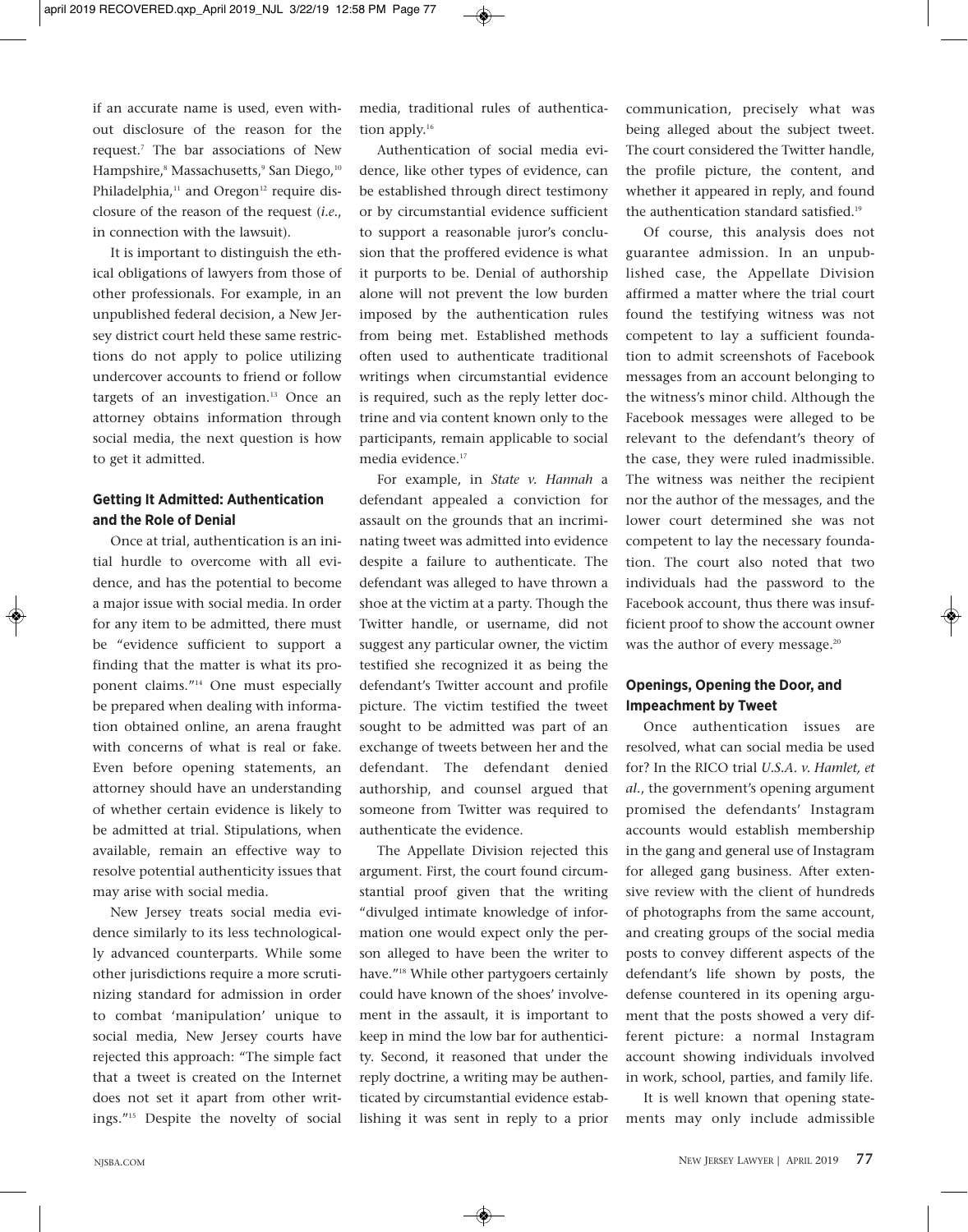information that can be proved.<sup>21</sup> Without precedent and truly analogous factual situations, the question of how much faith an attorney can put into the admissibility of any one piece of social media evidence is suspect. In preparing for opening statements in trials where social media is part of the case, attorneys must keep in mind the application of established evidentiary doctrine, despite the novel type of evidence.

The doctrine of opening the door is an expanded relevancy rule, authorizing admission of evidence to respond to admissible evidence that has generated an issue or to respond to inadmissible evidence admitted by the court over objection.22 New Jersey courts have consistently held that the defendant's opening statement will not be understood to open the door, as it is not in evidence.<sup>23</sup> But, its evidential consequences have not been ignored; for example, character evidence in a civil matter has been permitted in the case in chief after a credibility attack during an adversary's opening.24

In *U.S.A. v. Hamlet, et al.*, during direct examination, the government entered into evidence select Instagram posts from the defendants' accounts allegedly supporting gang activity. On cross-examination, counsel sought to introduce additional posts in response. "The doctrine of opening the door allows a party to elicit otherwise inadmissible evidence when the opposing party has made unfair prejudicial use of related evidence."25 Defense counsel asserted these additional posts responded to the issue created by the government's statements during the opening and the subsequent admission of select posts from the account, and were required because the government had claimed the primary purpose of these Instagram accounts was gang activity, which the defense disagreed with.

Alternatively, defense counsel requested that the entire Instagram accounts be admitted pursuant to the doctrine of completeness. The doctrine of completeness holds that when a writing or part thereof is introduced, an adverse party may require the introduction at that time of any other part or any other writing that in fairness ought to be considered contemporaneously.26 Admission may be justified if the writing will explain the admitted portion, place the admitted portion in context, avoid misleading the trier of fact, or insure a fair and impartial understanding.<sup>27</sup> This is true even when the evidence is otherwise inadmissible.<sup>28</sup>

Ultimately, the court was not persuaded, and the defense was not permitted to admit the additional posts. Establishing the purposes for which the defendants used social media, even to defend against the impression that the Instagram accounts were used for illicit purposes, was not enough to convince the court of the relevancy of additional posts or to view the entire account as a continuous writing. This is where lawyers need to be creative with social media evidence. What the defense could not achieve through admission of specific posts, it accomplished through questioning regarding the account itself. For example, on cross-examination the defense asked about the time period covering the search warrants for the Instagram account (over two years' worth of posts), as well as the number of pages contained in the account (over 1,000 pages). How many pages did the government show the jury? The government produced 59 pages, a point emphasized during defense closing in arguing that the Instagram accounts were not being used in the manner and for the purposes the government alleged.

In today's social media world, due diligence requires performing online searches of various social media platforms to identify what, if anything, is publically available for each witness. In *U.S.A. v. Hamlet, et al.*, due diligence uncovered a Twitter account with the handle and profile picture of the government's ballistics expert. Posted under that account were numerous racist, anti-Semitic, homophobic, and misogynist tweets authored or re-tweeted by the government's expert. The account directed hateful comments toward African Americans and Muslims, communities with which each defendant identified. Given the subjectivity with which the science of ballistics is fraught, the evidence of bias established by the tweets was critical. Since the expert did not deny authorship of the tweets or the account, there were no authentication issues. Even if authorship was denied, it is likely the tweets could still be used for impeachment.

Cross-examination is the "greatest legal engine ever invented for the discovery of truth."29 Not only are authentication and foundation preconditions for admission of evidence, impeachment of credibility need not be limited to evidence adduced at trial.<sup>30</sup> This is not to say cross-examination knows no bounds: Counsel is rarely permitted to "roam at will under the guise of impeach[ment]."31 Further, just because a writing is social media-generated does not transform its character from that of a writing (at least in New Jersey). The Twitter account was a public account and would have been accessible to the government had it conducted its own search. The government and defense counsel agreed the expert could be cross-examined on the tweets, even before confirmation that he would admit authorship. Such agreement, however, is not always available.

For example, in a recent personal injury matter, the plaintiff testified at trial that he no longer could go to the gym and work out, despite his prior love of this activity.32 Following an objection concerning a question about Facebook, counsel revealed at sidebar screenshots from the plaintiff's public Facebook profile. One post depicted the plaintiff in